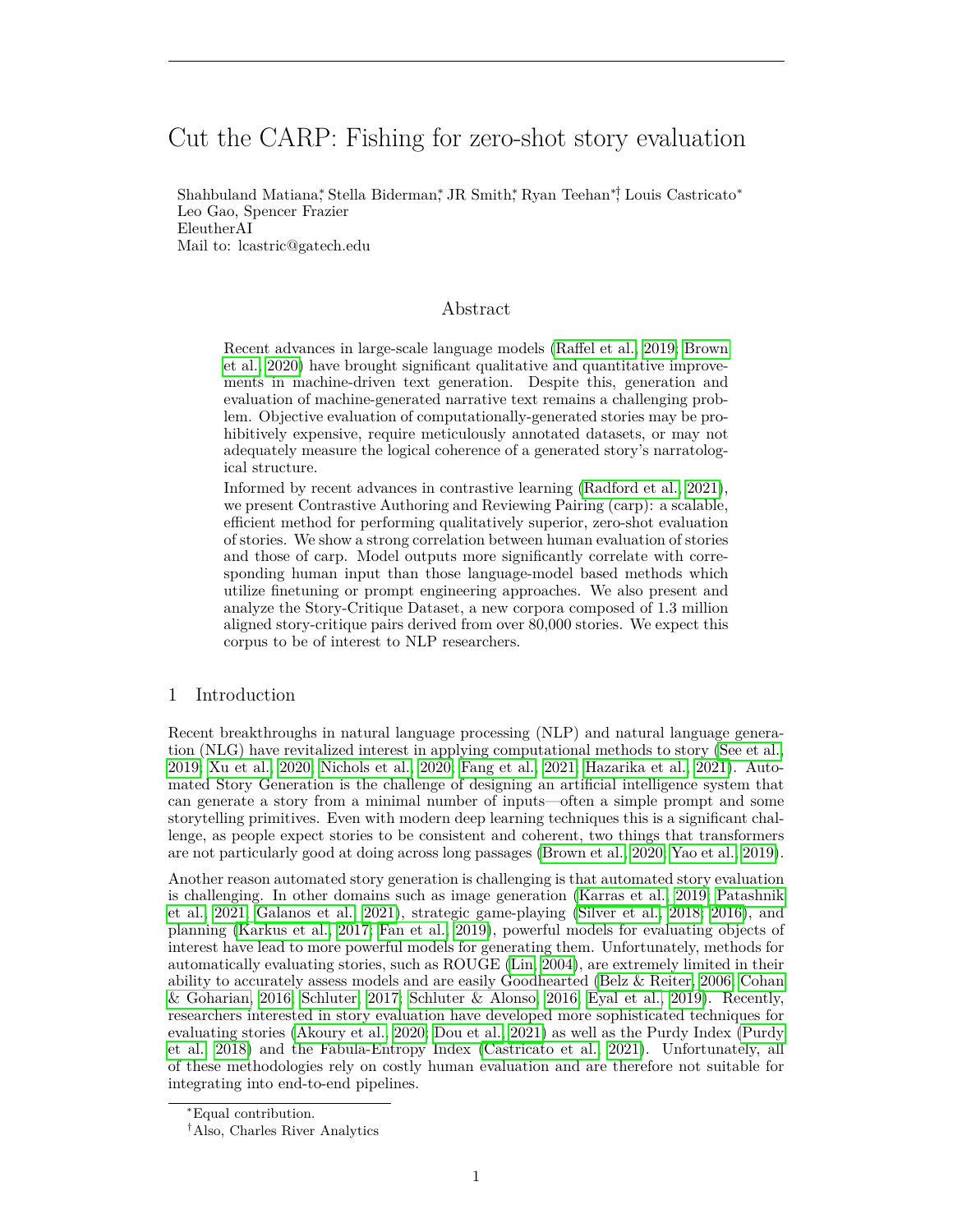

Figure 1: CARP learns to align representations of passages and corresponding representations of critiques.

In this paper we introduce CARP: a transformer-based model for automated story evaluation. CARP is a contrastive model, analogous in design to CLIP [\(Radford et al., 2021\)](#page-10-1), that learns to align the embedding space of two distinct encoder models, one that processes a story and one that processes feedback on that story. The result is that a passage's embedding has a higher similarity to those of its critical reviews.This way, CARP is capable of zero-shot story classification and review ranking, and is able to score stories based on their similarity to selected reviews.

#### 1.1 Representations of Knowledge in Computational Narratology

The actual text of a story does not fully encompass the space of all true statements about the storyworld. As a result, a crucial aspect of modeling criticism is handling the representations of the story as possessed by the author and the reader, respectively. In the early storytelling literature this was circumvented by using procedural graphical representations of the storyworld, effectively building into the model a storyboard it can reference. While such representations can be very useful, they have limited expressivity, are difficult to make for book-length stories, and do not capture much nuance. Some modern models, like CAST [\(Peng et al., 2021\)](#page-10-12), which aim to emulate a reader by creating a graphical representation of the story, suffer from similar issues.

End-to-end methods are typically more expressive than graphical methods of knowledge representation. However, due to the lack of constraints typically placed on their representations, they often go off-topic or focus on irrelevant details [\(Yao et al., 2019;](#page-11-1) [Dou et al.,](#page-9-8) [2021\)](#page-9-8). In general, the representations of autoregressive language models are not very robust [\(Tamkin et al., 2021\)](#page-11-4), and language models often generate self-contradictory or nonsensical stories [\(Yao et al., 2019\)](#page-11-1).

To address this issue, we propose using constrastive learning for grounded language modeling [\(Fleischman & Roy, 2005\)](#page-9-10). Methods like CLIP [\(Radford et al., 2021\)](#page-10-1) are significantly more robust than naive classifiers, which we hope will allow CARP to learn more accurate and consistent evaluation of stories.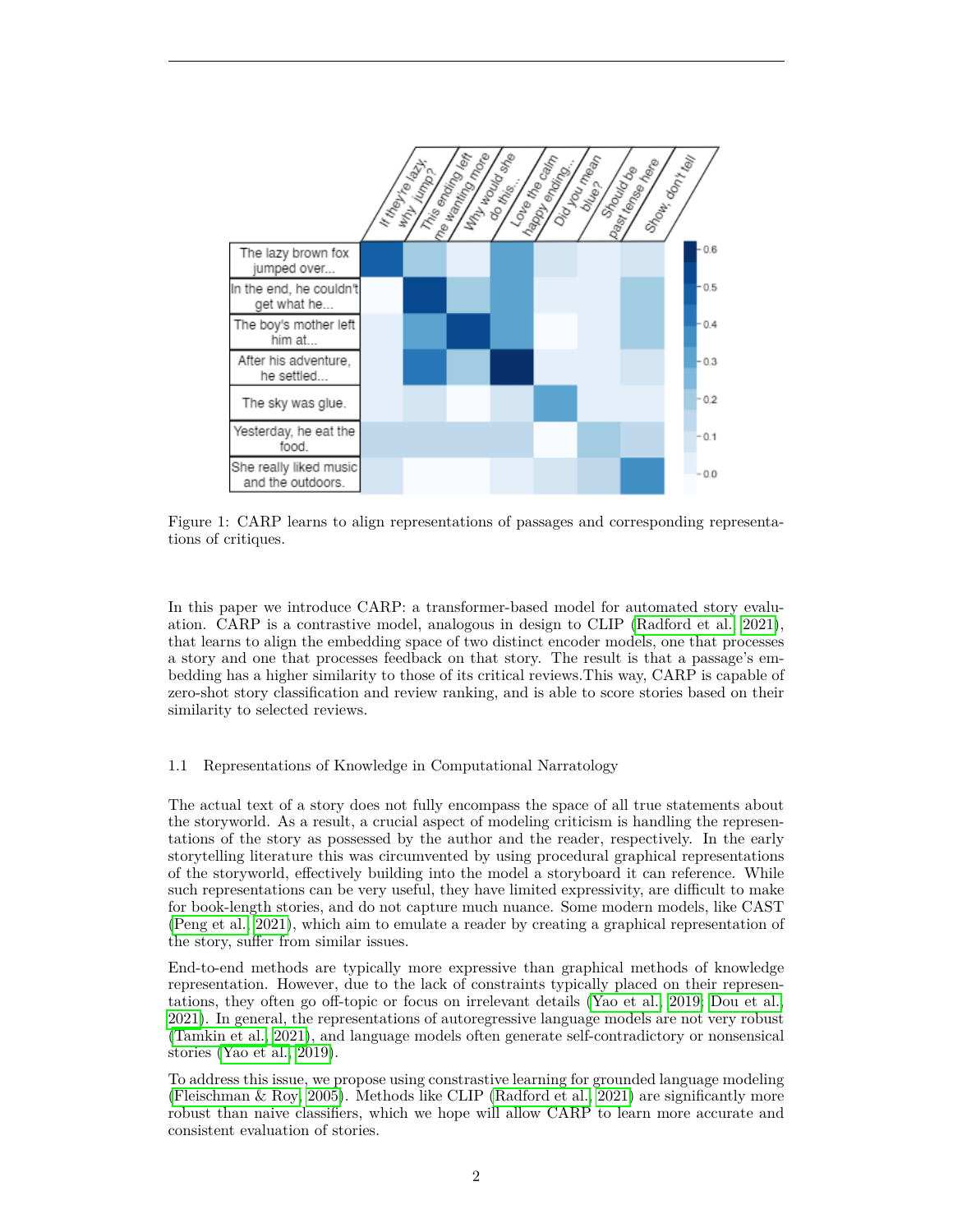# 1.2 Contrastive Learning with Transformers

The core idea of contrastive learning is to learn to produce embeddings matching the correct target and to avoid embeddings that match other incorrect targets. Contrastive training first takes aligned pairs of data, and produces a pair of embeddings for each using encoder networks. Then, during training, a batch of  $n$  of these pairs is taken and both embedding networks are trained to produce unit-length normalized embeddings which are as similar to each other within each pair as possible, and as dissimilar to the other embeddings in the batch as possible. In other words, the network attempts to make the similarity matrix as close to a diagonal matrix as possible.

Our work is largely inspired by CLIP by [Radford et al. \(2021\)](#page-10-1) which uses two such encoders; one encoder is used for images and another for the captions associated with those images. Contrastive learning between these aligned pairs produces both an image encoder and a text encoder. The similarity is measured using dot product in CLIP. The loss is a combination of the cross entropy classification losses for picking the right text given an image and vice versa.

# 1.3 Our Contribution

Our paper makes several contributions to both the theory and practice of Computational Narratology.

- We introduce CARP, the first automated model for story evaluation that can be incorporated into end-to-end deep learning pipelines.
- We show that contrastive learning is an effective tool for learning
- We introduce the Story-Critique dataset, which we believe will be useful to narratology and language modeling researchers.

# 1.4 Outline

The rest of the paper is organized as follows: in Section [2.1](#page-3-0) we introduce and explore the Story-Critique Dataset that we will use to train our model; in Section [3](#page-4-0) we detail our model's construction and implementation; in Section [4](#page-5-0) we discuss our evaluation methodology; in Section [5](#page-7-0) we analyze the results; and finally in Section [6](#page-8-0) we draw conclusions and discuss future work.

# 2 The Story-Critique Dataset

In order to train our model, we needed a dataset of pairs (text, critique). Despite the widespread availability of textual datasets, we were unable to find any that included inline critiques. Therefore, we decided to create the Story-Critique Dataset. Like BookCorpus [\(Zhu et al., 2015\)](#page-11-5) and BookCorpus2 [\(Gao et al., 2020\)](#page-10-13), the Story-Critique Dataset consists of stories that have not been formally published. After speaking with the owners and hosts of the data we wished to use, we identified three major concerns about data use:

- 1. The data authors do not wish for the full text of their stories to be made public.
- 2. The data authors do not wish for their stories to be traced back to them as individuals.
- 3. The data hosts do not wish to become publicly known.

To address these concerns, we took several steps to preserve anonymity and privacy of both the data authors and the data hosts described in the subsequent sections. Given the sensitive nature of the dataset, it will be only made available to researchers for purposes covered by fair use and in the preprocessed and anonymized state described below. Additionally, we have decided to take the unusual step of relinquishing control of the dataset itself, leaving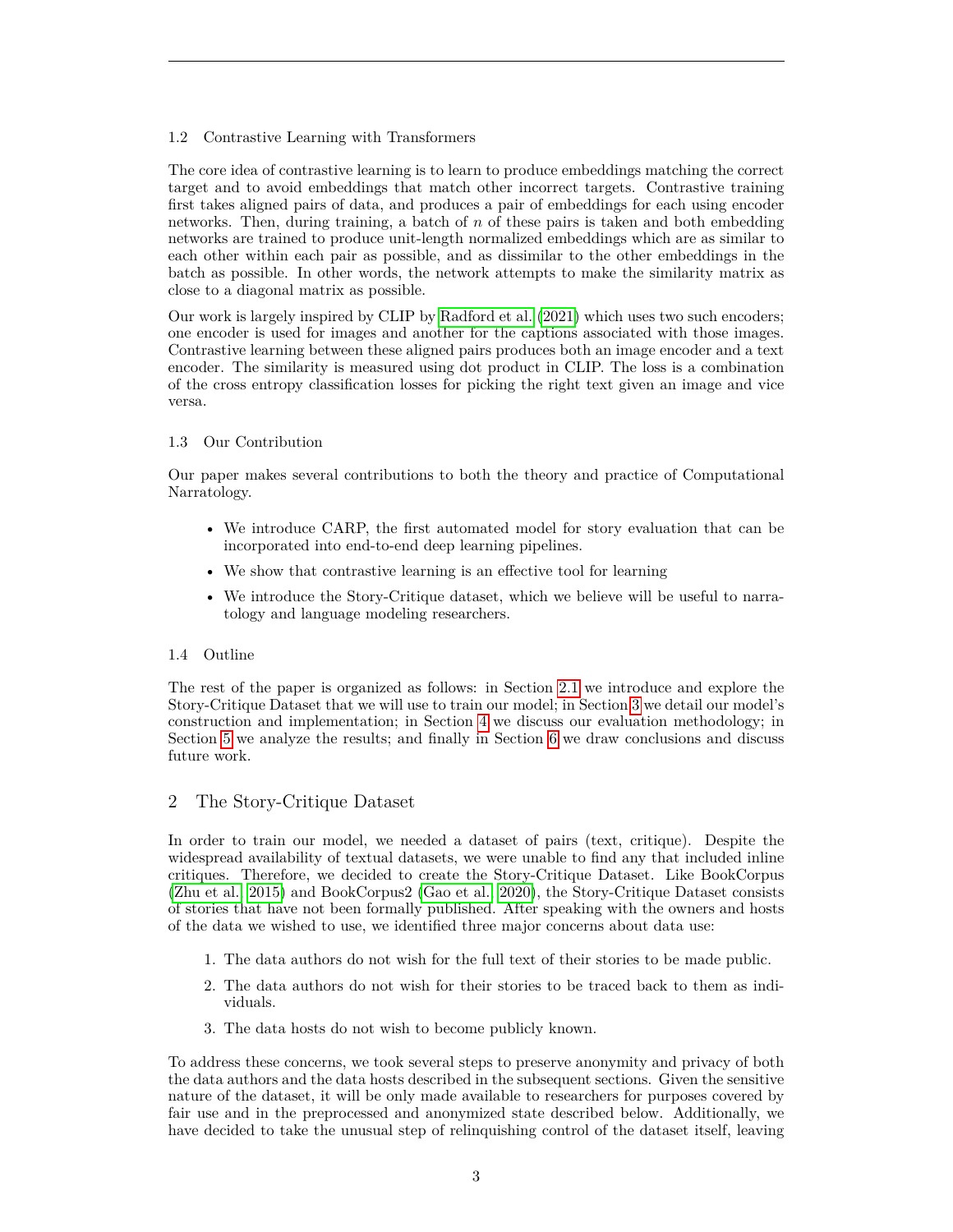control of the dataset in the hands of the hosts with whom the data authors originally entrustedi[t](#page-3-1)<sup>1</sup>.

### <span id="page-3-0"></span>2.1 Dataset Structure

The dataset consists of more than 80,000 unique stories with 1,378,696 total critiques. Every critique refers to a specific passage of the story, and so we construct 1,378,696 (passage, critique) pairs for training. Passages are not indexed by story IDs to make reconstructing the stories more difficult. All data entries are anonymized — unique identifiers including comment ID, submission IDs, URLs, and proper nouns have been removed. The critique type and word count are retained.

#### 2.2 Preprocessing

Preprocessing consists of three steps. First, splitting the story text into chunks corresponding to each inline critique. Second, masking sections of the critique directly quoting sections of the story. This is key to avoiding overfitting due to data leakage, otherwise the model could identify (passage, critique) pairs by matching the quotes (Biderman  $\&$  Scheirer, 2020; [Elangovan et al., 2021\)](#page-9-12). Third, anonymizing the data by removing proper nouns. This last step both preserves authorial privacy and prevents another form of data leakage in which the model matches stories with critiques based on overlapping proper noun preferences in said story.

# 2.2.1 Quote Masking

Removing story quotes from critiques is important for our model's design, but a simple matching algorithm risks removing common n-grams that should otherwise be preserved. It is also not sufficient to use regex matching to identify text that appears between quotation marks, as this can miss some direct quotes and erroneously identifies some revisions to the original passage as quotes. Instead, we use an approach based on the Longest Common Subsequence (LCS). By treating each word in the review and passage as a "character" after removing capitalization and punctuation — we identify the LCS as the phrase to be masked in the original review (while retaining punctuation and capitalization). After some experimentation, we decided on a threshold size of 4 words for LCS quote identification, which successfully avoids misidentification of common phrases. Once an LCS of a size greater than or equal to 4 is identified, we mask each instance of the quote in the review with [quote] and pass the passage-critique pair for further processing.

#### 2.2.2 Anonymization

Proper nouns — both within the story and without — can contribute to data leakage in collected reviews and compromise the anonymity of the authors. We use the BERT Named Entity Recognition model [\(Tjong Kim Sang & De Meulder, 2003\)](#page-11-6) and the neuralcoref package for coreference resolution<sup>[2](#page-3-2)</sup> to identify names and other proper nouns. Once these names are identified, they are replaced with generic names indexed by numbers (ex. John0, Sam1, etc.). Manual spot-checks of 200 replacements revealed no instances of missed names. The anonymized and masked passages and reviews are then used to train the model.

# 2.2.3 Final Processing

After masking and anonymization, we found that a small fraction of reviews were short and unhelpful (i.e. empty strings, "lol", "good", "haha"). We removed all passage-review pairs with passages or reviews containing less than 8 characters (75,000 pairs or around 5.5% of the total dataset). Finally, remaining passages are tail truncated at the token level, independent of sentences, or tail padded to fit a uniform context length of 512 tokens for the model.

<span id="page-3-1"></span><sup>1</sup>Access to the data is accessible via an anonymous email address once some final details are worked out.

<span id="page-3-2"></span><sup>2</sup>https://github.com/huggingface/neuralcoref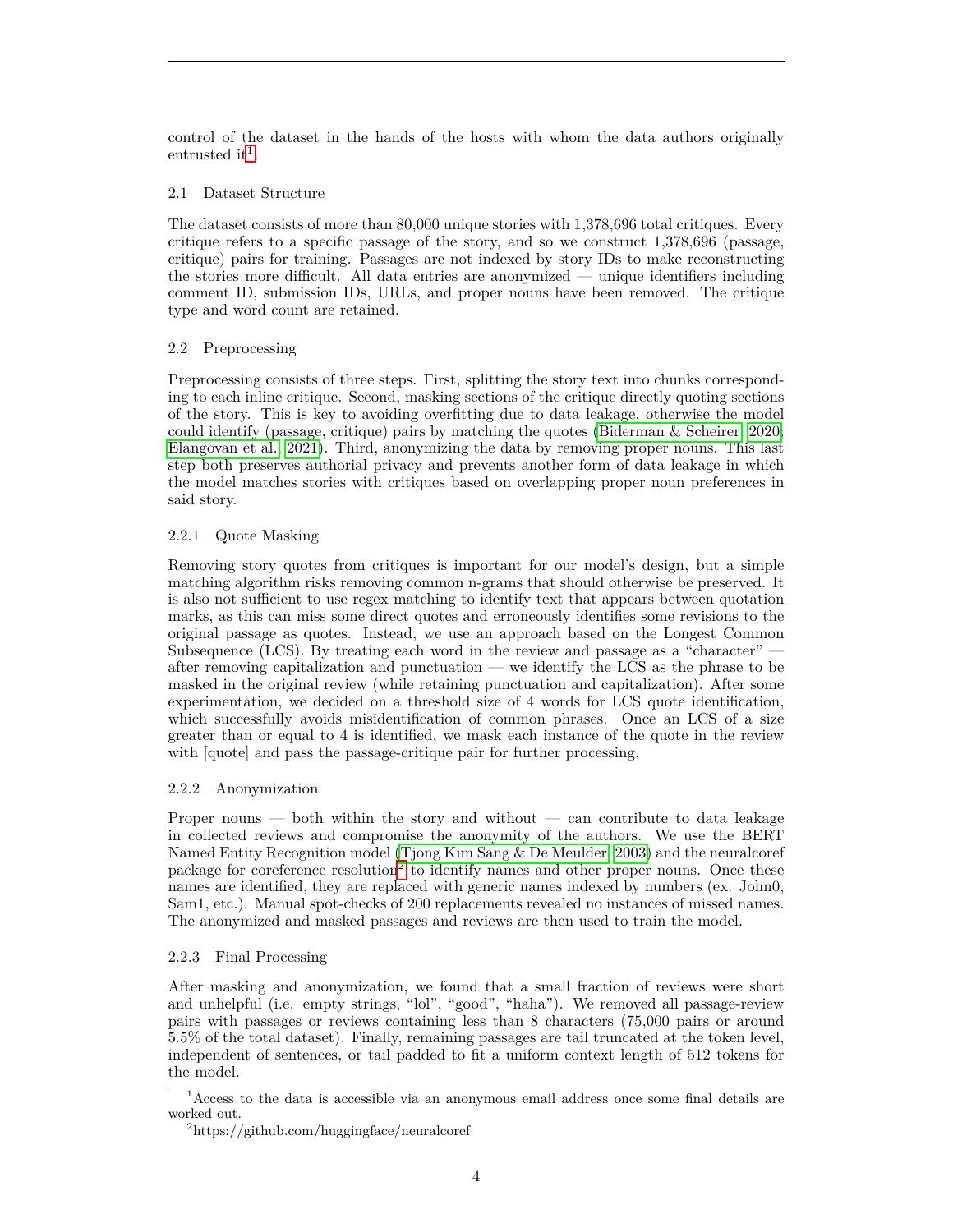#### 2.3 Analysis of Dataset Quality

A common issue with human criticism datasets is that much of it is uninformative. People — especially people posting on the internet where most ML datasets come from — will frequently write brief, insulting, or otherwise unhelpful responses as "feedback." In order to assess the extent to which this is a problem for the Story-Critique (SC) dataset, we measured the length (in word count), sentiment, and toxicity of reviews. For sentiment, we used BERT [\(Devlin et al., 2018\)](#page-9-13) fine-tuned on sentiment analysis to classify responses as positive or negative. To identify toxicity, we used detoxify<sup>[3](#page-4-1)</sup> [\(Hanu & Unitary team, 2020\)](#page-10-14), a library containing multiple models that can score passages of text for various features considered harmful. Specifically, we used it to measure how insulting or toxic responses with negative sentiment were. We use the Writing Prompts (WP) dataset [\(Fan et al., 2018\)](#page-9-14) as a baseline, as we judge it to be the existing dataset that is most similar to ours. While its main use is for prompts paired with stories, the WP dataset also contains direct responses to its stories. We compare various aspects of these responses to those in our SC dataset.

Generally, we found that WP responses were shorter and on average more positive when compared to the SC responses. 67% of the responses in WP were identified as containing a positive sentiment, while only 32% of SC were. On average, positive responses in both datasets were very short (see Figure [2\)](#page-4-2) but the SC dataset had significantly more positive responses with substantial length.For negative responses, we found that for WP, negative sentiment responses were only slightly longer than the positive ones, while there was a massive difference for SC. The mean length of SC negative sentiment responses is twice that of positive sentiment responses, and the 75%-tile nearly doubles as well. This suggests that critical responses in the SC dataset are more informative than positive ones, and significantly more informative than ones in the WP dataset.

<span id="page-4-2"></span>



For toxicity analysis, we found detoxify's toxicity and insult measures to be the most useful way to quantify which critiques were non-constructive. We apply these measures to evaluate how toxic and insulting (respectively) negative responses are in each dataset. Scores given for these measures by the model are within the range of 0 and 1, 0 specifying the model does not think the text contains any toxicity or insults, and 1 specifying that the model is certain the text is toxic/insulting. When given to detoxify, SCs negative responses outputted near 0 toxicity and insult scores for the vast majority of responses.

# <span id="page-4-0"></span>3 Model Architecture and Training

Our contrastive setup is largely identical to CLIP in that it contains two encoders, from which we compute an inner product of embeddings. Unlike CLIP, our model uses two text encoders; one for passages and one for critiques. For the text encoders, we use dual masked

<span id="page-4-1"></span><sup>3</sup>https://github.com/unitaryai/detoxify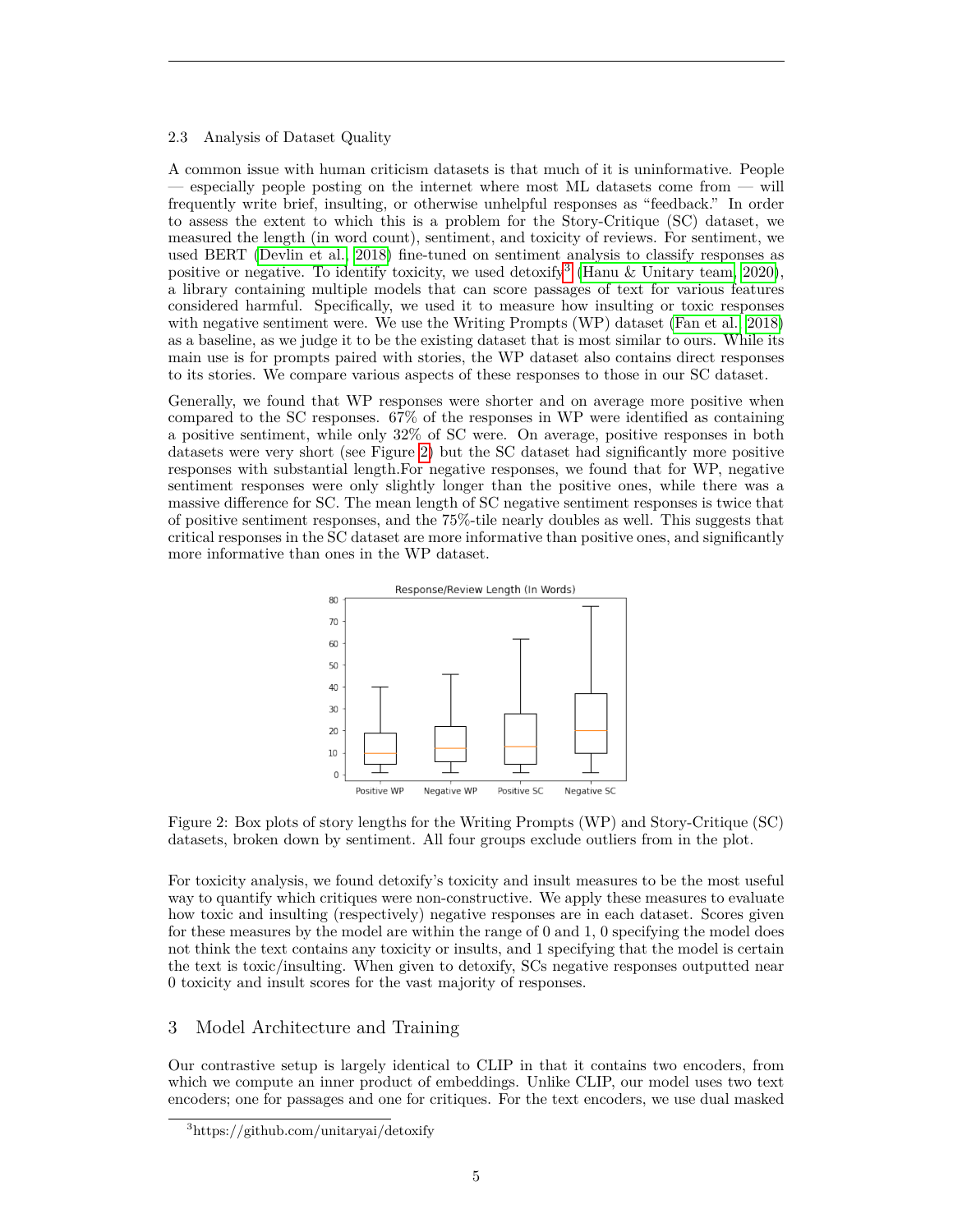| Dataset         | Measure               | Est. Frequency |
|-----------------|-----------------------|----------------|
| Writing Prompts | Toxicity<br>Insulting | 0.38<br>0.17   |
| Story-Critique  | Toxicity<br>Insulting | 0.15<br>0.03   |

Table 1: Estimated proportion of negative responses that are potentially toxic or insulting. To err on the side of caution, we identify a response as potentially toxic or insulting if the respective score is over a threshold of 0.01.

language models - similar to those used for DPR [\(Karpukhin et al., 2020\)](#page-10-15). Each encoder follows up the masked language model with an aggregate pooling function that performs a masked sum over the last layer of embeddings. This summed embedding is then normalized and fed to a fully connected layer that projects it to the encoding space (with dimensionality 2048). As with CLIP, we can then calculate cosine similarities between review and passage embeddings. However, we also multiply all of these similarities by a learned temperature. We clamped this temperature to fall in the interval  $[\ln(1/100), \ln(100)]$  as we found this to stabilize training. We used a contrastive batch size of 2048 during training, which we chose using hyperparameter tuning.

We use RoBERTa [\(Liu et al., 2019\)](#page-10-16) as a base model for both encoders. We build three models, CARP-Tiny (58M params), CARP-Base (252M params), and CARP-Large (715M params), using RoBERTa-Tiny, RoBERTa-Base, and RoBERTa-Large for the encoders respectively. Note that our models possess two encoder branches, resulting in a total size approximately twice that of the corresponding RoBERTa model.

| Model      | Parameters (M) |      | Val Loss Val Accuracy |
|------------|----------------|------|-----------------------|
| CARP-Tiny  | 58             | 5.06 | 0.142                 |
| CARP-Base  | 252            | 4.76 | 0.148                 |
| CARP-Large | 715            | 4.51 | 0.176                 |

Table 2: Different architectures and their performance after 1,400 steps. All use their respective variants of RoBERTa as text encoders.

The original CLIP pretraining objective uses cross-entropy to align embeddings of one modality to their corresponding embeddings in the other modality. We use a variant of this objective during training that first embeds both modalities without gradients, then slices over the batch to embed chunks and calculate loss per chunk, from which we accumulate gradients. Accumulating gradients over these chunks drastically reduces memory usage and allows the model to be trained with much larger contrastive batch sizes.

We hold out 1000 samples from the dataset as a validation set. We periodically compute loss and accuracy over this validation set for CARP-Tiny (CARP-T), CARP-Base (CARP-B), and CARP-Large (CARP-L) as shown in Figure [3.](#page-6-0)

During inference we used Pegasus [\(Zhang et al., 2020\)](#page-11-7) to perform prompt softening, paraphrasing our classifier four ways. We then report the average cosine similarity between an embedded story and these classifiers, effectively creating an ensemble of classifiers.

#### <span id="page-5-0"></span>4 Evaluation

We compare all three of our CARP models against three baseline models to see which more closely models the preferences of a human reader.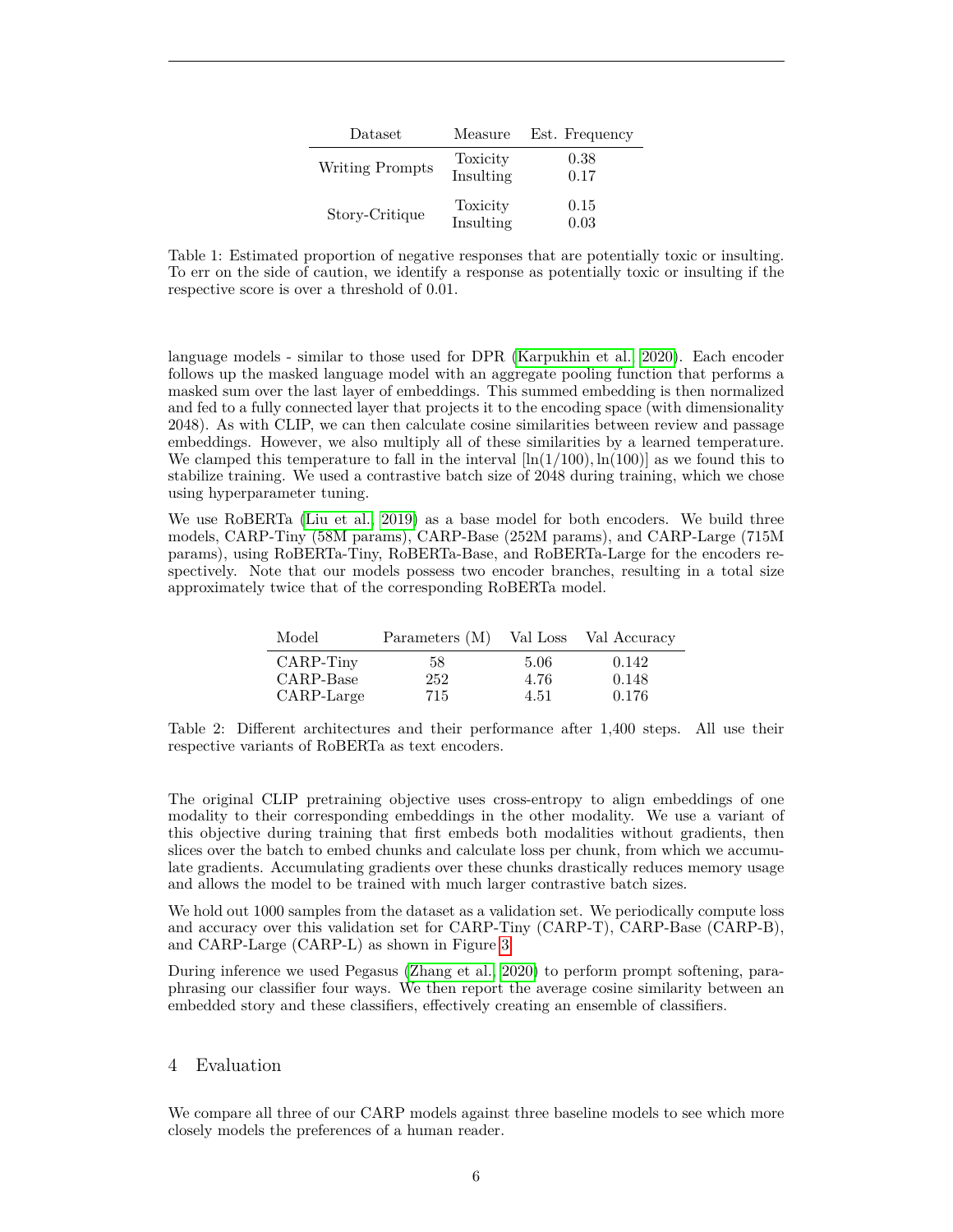<span id="page-6-0"></span>

Figure 3: Validation Loss and Accuracy for CARP during training.

#### 4.1 GPT-J Baseline Models

We develop three baseline models to compare CARP to, all using GPT-J-6B [\(Wang &](#page-11-8) [Komatsuzaki, 2021;](#page-11-8) [Gao et al., 2020\)](#page-10-13). For our first baseline model, we finetuned GPT-J-6B to generate critiques of passages in a seq2seq manner. Specifically, we concatenated strings of the form

Passage: \$PASSAGE Critique: \$CRITIQUE <|endoftext|>

to fill GPT-J-6B's 2048 token context window, where \$PASSAGE and \$CRITIQUE refer to an aligned passage and critic tuple.

For zero-shot baselines, we used two prompt engineered GPT-J without any fine tuning. For the first prompt engineered GPT-J, we used a prompting structure that mimicked the finetuning data. For the second prompt engineered GPT-J, we framed the prompt as a multiple choice quiz where a model needs to select which option is most likely given the passage.

To utilize this model for classification, we first write one review for each class by hand (see Appendix [C.2](#page-12-0) for details). We then use the negative log likelihood per byte of each particular review given the passage as a proxy for classification score for each class. We compute this negative log likelihood for all classifiers, concatenate all these scalars into a vector, and normalize the resulting distribution. We use negative log likelihood per byte rather than per token to maintain tokenization agnostic.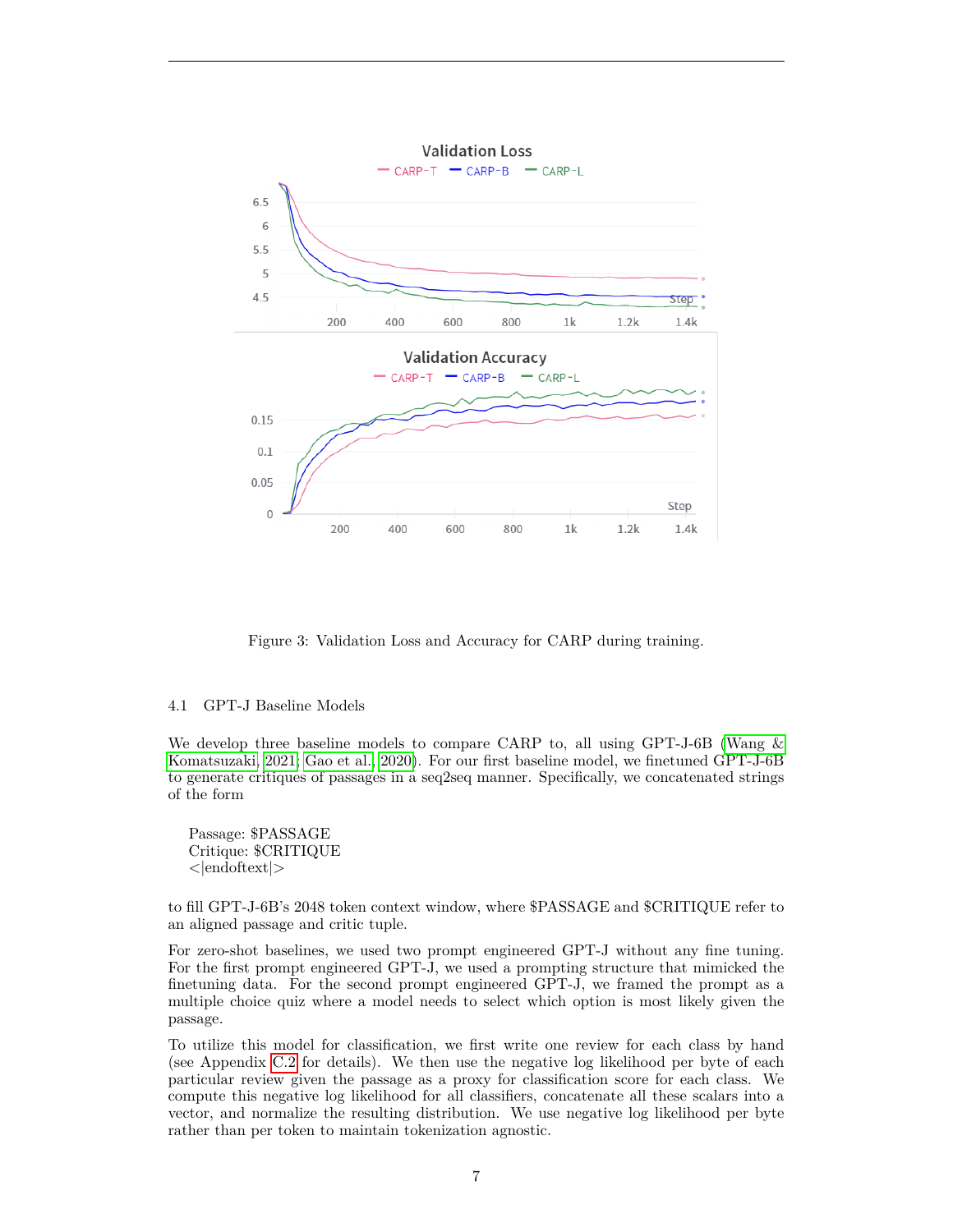To demonstrate the performance of this model, we report reviews generated by our seq2seq model, alongside the associated prompt input and perplexity in Appendix [D.](#page-13-0) The passages were crowdsourced from colleagues who were otherwise not involved in this project. We note that some generated reviews make specific references to the passage text, including cutting particular words and direct spelling or grammar revisions.

# 4.2 Experimental Design

For each story, there are nine possible reviews that can be assigned to the story (all nine can be found in the appendix). These range from "This kind of drags on" to "Could use more visual imagery." We encourage the human participants to select at least two reviews. On average, each participant selected 3.2 reviews. For every review for a story, we aggregate how many times it was voted for and use that as a score. We then normalize this score to obtain a distribution over the reviews. Normalization is performed by, for a given story, subtracting the minimum score from all other eight labels and then softmaxing.

We then provide our model with one of these stories, and compute the negative log likelihood (NLL) for each review. For the prompted models, this involves using perplexity as a surrogate for classification NLL, where as for carp we use cosine similarity as a surrogate for NLL. We similarly normalize these resulting distributions. Both the human baseline and the automated methods were normalized by first subtracting the minimum element and then softmaxing.

# 4.3 Human Evaluation

We recorded 200 participants over seven stories, where each participant received three stories. The stories were collected from colleagues unfamiliar with carp. We sourced stories since carp does not support sufficiently long stories as they go beyond the context length of the transformers comprising the text encoder. The same candidate labels were used for all stories. Both stories and labels can be found in the appendix. Participants were recruited via Prolific and paid \$16.50 USD/hour. We screened participants to select for college educated and English native speakers. Turkers were subjected to an attention screening question, where they were presented with an unambiguous story and asked to respond appropriately; we rejected 2% of Turkers for answering this screening question incorrectly. The average completion time per Turker was 3.5 minutes.

# <span id="page-7-0"></span>5 Results

As we can see in Figure [4,](#page-8-1) CARP performs strongly across the board when compared to other zero shot methods. Similarly, as we increase the size of CARP, performance improves linearly if not super linearly and, as a consequence, we can hypothesize that CARP benefits from scale. Finally, CARP costs a fraction of the cost of human evaluation, and as we can see correlates stronger with human evaluation when compared to zero shot methods.

Notice that as we increase model size, we can see the mean performance for CARP improving. At the size of CARP-L, for example, the cosine similarity between the predicted distribution and the true distribution reaches 0.9 in some cases. We hypothesize that we are not near diminishing returns with CARP performance, and can still reap significant performance gains with increased scale.

Our finetuned GPT-J model has the worst performance out of all of the autoregressive models, and none of the autoregressive models perform anywhere near the human baseline on any of the tasks. This raises the question whether autoregressive models are suitable for zero-shot story evaluation, which we leave open for future work.

For STORIUM and Scarecrow, we note that STORIUM does not provide a human interpretable metric, so conducting a similar evaluation with STORIUM would not have been feasible. While Scarecrow is automated and human-interpretable, it is limited to only nine pre-determined evaluations and is not suitable for general use.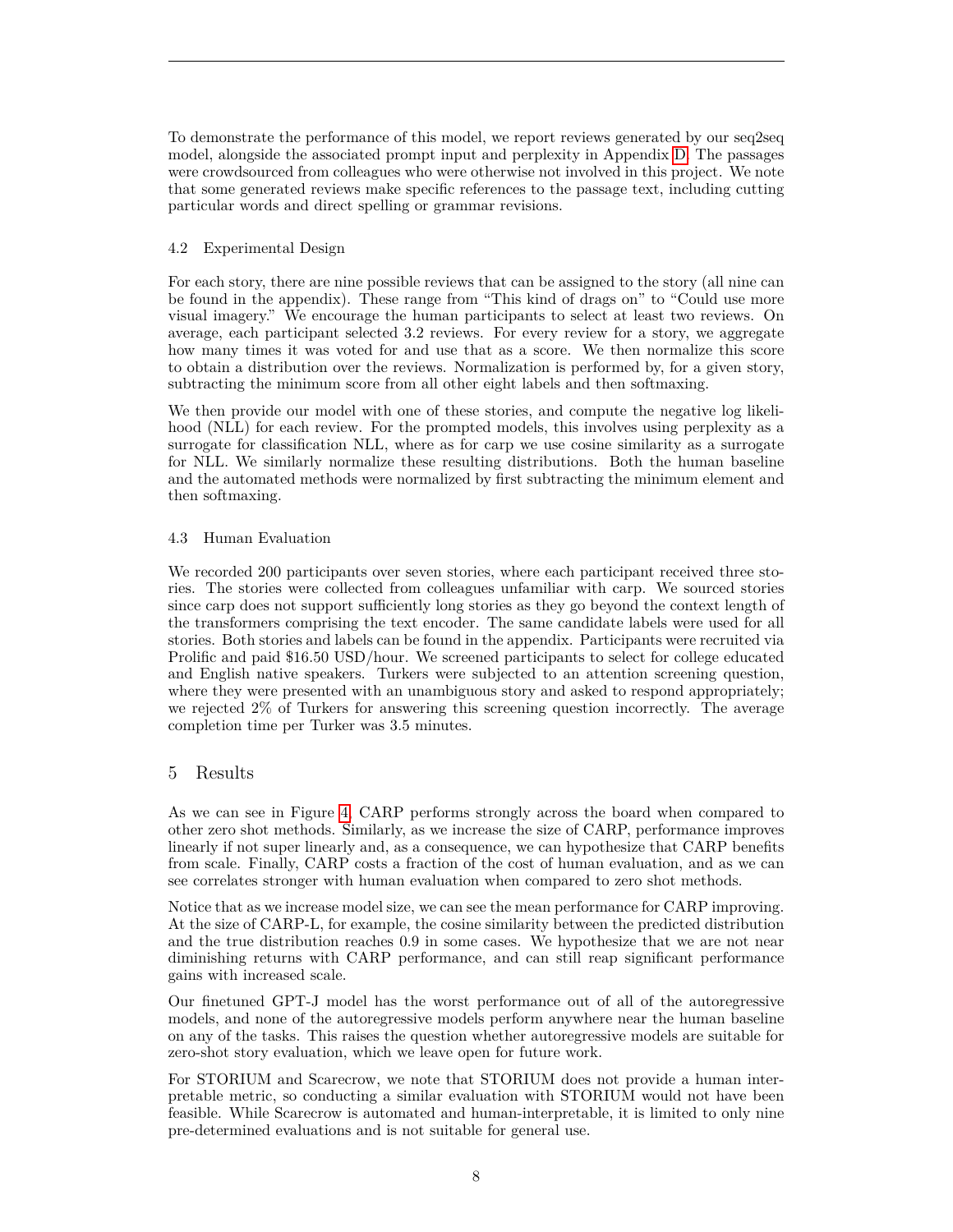<span id="page-8-1"></span>

Figure 4: We compare CARP-L, CARP-B, CARP-T, to our three baseline models: multiple choice classification prompt engineering, seq2seq classification prompt engineering, and seq2seq finetuning on our dataset. In the top plot we measure the cosine similarity (higher is better) of the predicted distribution against the human baseline. In the bottom plot, we compute  $f(x) = KL(\text{softmax}(\text{Human scores}), x)$  per story and similarly plot a box plot (lower is better).

# <span id="page-8-0"></span>6 Conclusions and Future Work

In this paper, we presented both the Story-Critique dataset as well as CARP. We believe that the methods outlined in CARP will result in moving towards story evaluation models that do not require expensive annotations and benefit massively from scale.

In future work, we plan to extend this model to include larger contexts of windows of stories. Rather than being solely local critiques of stories, perhaps there is a method similar to [Khattab et al. \(2021\)](#page-10-17) where one can perform critique as a multi-hop inference method, and accumulate critiques between hops. Similarly, expansions of the dataset to include both local and global critiques would be highly beneficial as long range critiques might prove to be a formidable NLU benchmark.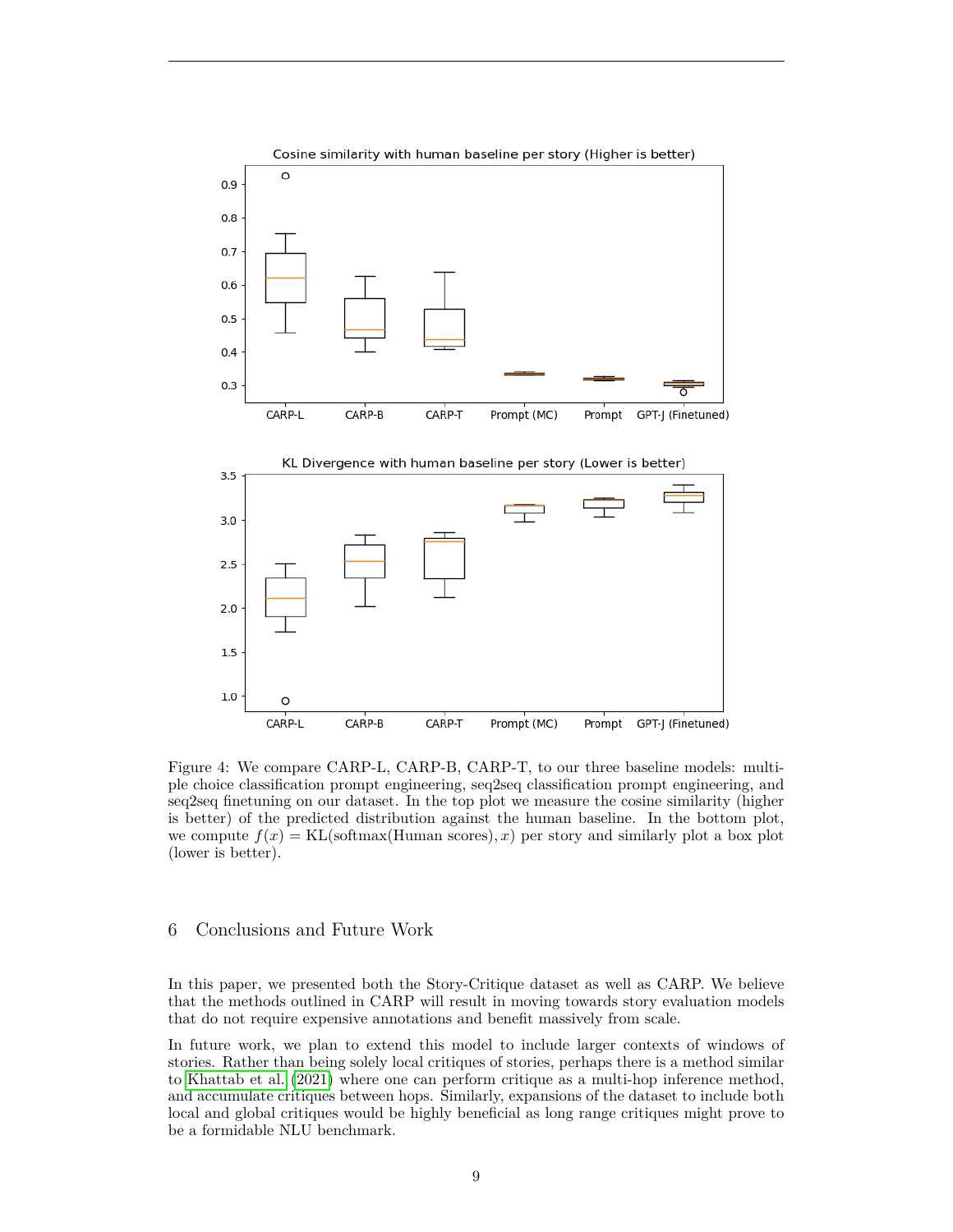### Acknowledgments

We would like to thank our anonymous data sources. We would also like to thank TRC (TPU Research Cloud) for providing us with the compute necessary to complete this project, Michelle

### References

- <span id="page-9-7"></span>Nader Akoury, Shufan Wang, Josh Whiting, Stephen Hood, Nanyun Peng, and Mohit Iyyer. Storium: A dataset and evaluation platform for machine-in-the-loop story generation, 2020.
- <span id="page-9-4"></span>Anja Belz and Ehud Reiter. Comparing automatic and human evaluation of nlg systems. In 11th conference of the european chapter of the association for computational linguistics, 2006.
- <span id="page-9-11"></span>Stella Biderman and Walter J Scheirer. Pitfalls in machine learning research: Reexamining the development cycle. In "I Can't Believe It's Not Better!"NeurIPS 2020 workshop. PMLR, 2020.
- <span id="page-9-0"></span>Tom B Brown, Benjamin Mann, Nick Ryder, Melanie Subbiah, Jared Kaplan, Prafulla Dhariwal, Arvind Neelakantan, Pranav Shyam, Girish Sastry, Amanda Askell, et al. Language models are few-shot learners. arXiv preprint arXiv:2005.14165, 2020.
- <span id="page-9-9"></span>Louis Castricato, Spencer Frazier, Jonathan Balloch, and Mark Riedl. Fabula entropy indexing: Objective measures of story coherence. In Proceedings of the Third Workshop on Narrative Understanding, pp. 84–94, 2021.
- <span id="page-9-5"></span>Arman Cohan and Nazli Goharian. Revisiting summarization evaluation for scientific articles. arXiv preprint arXiv:1604.00400, 2016.
- <span id="page-9-13"></span>Jacob Devlin, Ming-Wei Chang, Kenton Lee, and Kristina Toutanova. Bert: Pretraining of deep bidirectional transformers for language understanding. arXiv preprint arXiv:1810.04805, 2018.
- <span id="page-9-8"></span>Yao Dou, Maxwell Forbes, Rik Koncel-Kedziorski, Noah A Smith, and Yejin Choi. Scarecrow: A framework for scrutinizing machine text. arXiv preprint arXiv:2107.01294, 2021.
- <span id="page-9-12"></span>Aparna Elangovan, Jiayuan He, and Karin Verspoor. Memorization vs. generalization: Quantifying data leakage in NLP performance evaluation. CoRR, abs/2102.01818, 2021. URL [https://arxiv.org/abs/2102.01818.](https://arxiv.org/abs/2102.01818)
- <span id="page-9-6"></span>Matan Eyal, Tal Baumel, and Michael Elhadad. Question answering as an automatic evaluation metric for news article summarization. arXiv preprint arXiv:1906.00318, 2019.
- <span id="page-9-14"></span>Angela Fan, Mike Lewis, and Yann Dauphin. Hierarchical neural story generation. In Proceedings of the 56th Annual Meeting of the Association for Computational Linguistics (Volume 1: Long Papers), pp. 889–898, 2018.
- <span id="page-9-3"></span>Jiawei Fan, Jiazhou Wang, Zhi Chen, Chaosu Hu, Zhen Zhang, and Weigang Hu. Automatic treatment planning based on three-dimensional dose distribution predicted from deep learning technique. Medical physics, 46(1):370–381, 2019.
- <span id="page-9-1"></span>Le Fang, Tao Zeng, Chaochun Liu, Liefeng Bo, Wen Dong, and Changyou Chen. Transformer-based conditional variational autoencoder for controllable story generation. arXiv preprint arXiv:2101.00828, 2021.
- <span id="page-9-10"></span>Michael Fleischman and Deb Roy. Why verbs are harder to learn than nouns: Initial insights from a computational model of intention recognition in situated word learning. In 27th Annual Meeting of the Cognitive Science Society, Stresa, Italy, 2005.
- <span id="page-9-2"></span>Theodoros Galanos, Antonios Liapis, and Georgios N Yannakakis. Affectgan: Affect-based generative art driven by semantics. arXiv preprint arXiv:2109.14845, 2021.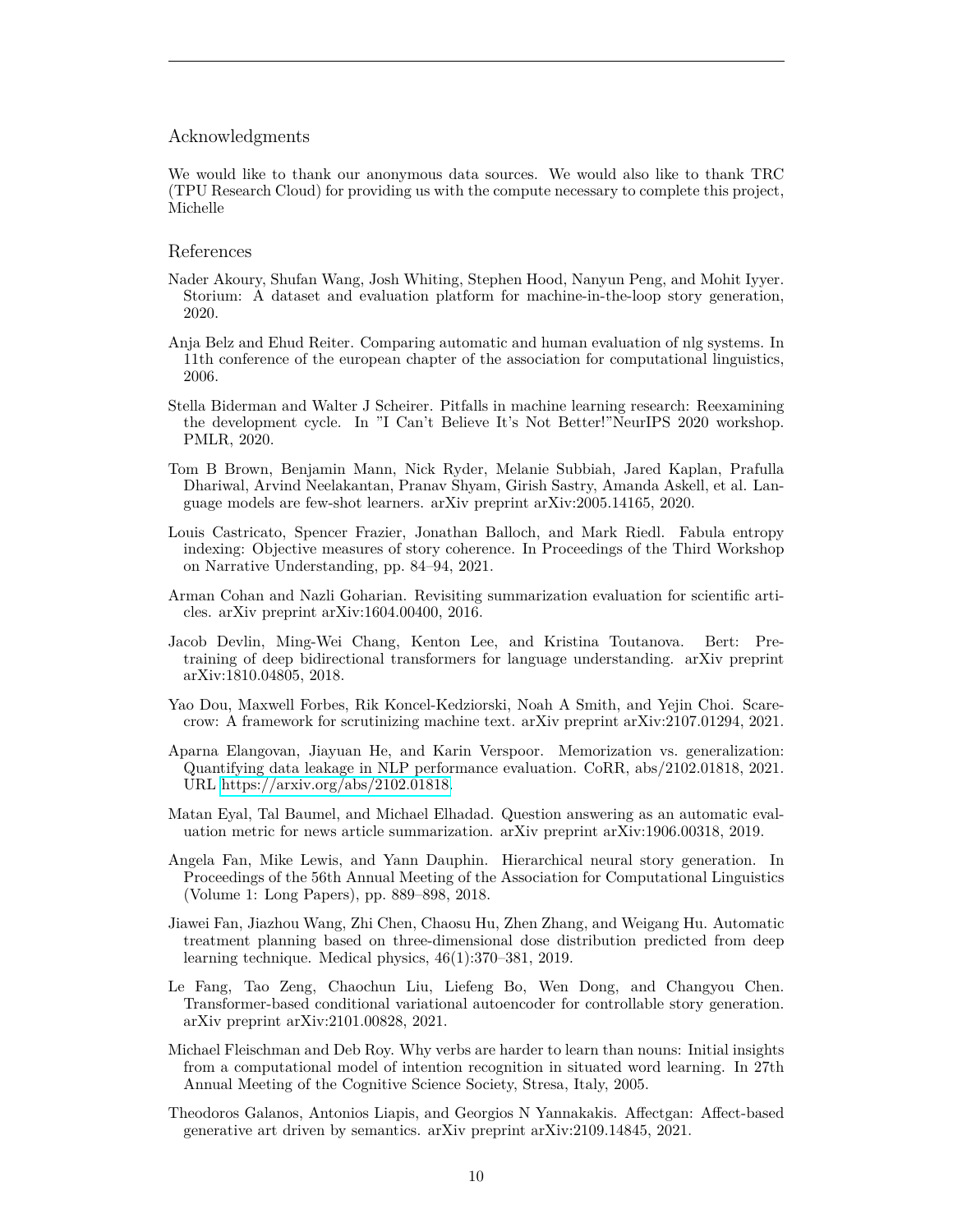- <span id="page-10-13"></span>Leo Gao, Stella Biderman, Sid Black, Laurence Golding, Travis Hoppe, Charles Foster, Jason Phang, Horace He, Anish Thite, Noa Nabeshima, Shawn Presser, and Connor Leahy. The pile: An 800gb dataset of diverse text for language modeling, 2020.
- <span id="page-10-14"></span>Laura Hanu and Unitary team. Detoxify. Github. https://github.com/unitaryai/detoxify, 2020.
- <span id="page-10-4"></span>Devamanyu Hazarika, Mahdand Namazifar, and Dilek Hakkani-Tür. Zero-shot controlled generation with encoder-decoder transformers. arXiv preprint arXiv:2106.06411, 2021.
- <span id="page-10-7"></span>Peter Karkus, David Hsu, and Wee Sun Lee. Qmdp-net: Deep learning for planning under partial observability. arXiv preprint arXiv:1703.06692, 2017.
- <span id="page-10-15"></span>Vladimir Karpukhin, Barlas Oğuz, Sewon Min, Patrick Lewis, Ledell Wu, Sergey Edunov, Danqi Chen, and Wen tau Yih. Dense passage retrieval for open-domain question answering, 2020.
- <span id="page-10-5"></span>Tero Karras, Samuli Laine, and Timo Aila. A style-based generator architecture for generative adversarial networks. In Proceedings of the IEEE/CVF Conference on Computer Vision and Pattern Recognition, pp. 4401–4410, 2019.
- <span id="page-10-17"></span>Omar Khattab, Christopher Potts, and Matei Zaharia. Baleen: Robust multi-hop reasoning at scale via condensed retrieval. arXiv preprint arXiv:2101.00436, 2021.
- <span id="page-10-8"></span>Chin-Yew Lin. Rouge: A package for automatic evaluation of summaries. In Text summarization branches out, pp. 74–81, 2004.
- <span id="page-10-16"></span>Yinhan Liu, Myle Ott, Naman Goyal, Jingfei Du, Mandar Joshi, Danqi Chen, Omer Levy, Mike Lewis, Luke Zettlemoyer, and Veselin Stoyanov. Roberta: A robustly optimized bert pretraining approach. arXiv preprint arXiv:1907.11692, 2019.
- <span id="page-10-3"></span>Eric Nichols, Leo Gao, and Randy Gomez. Collaborative storytelling with large-scale neural language models. arXiv preprint arXiv:2011.10208, 2020.
- <span id="page-10-6"></span>Or Patashnik, Zongze Wu, Eli Shechtman, Daniel Cohen-Or, and Dani Lischinski. Styleclip: Text-driven manipulation of stylegan imagery. arXiv preprint arXiv:2103.17249, 2021.
- <span id="page-10-12"></span>Xiangyu Peng, Siyan Li, Sarah Wiegreffe, and Mark Riedl. Inferring the reader: Guiding automated story generation with commonsense reasoning. arXiv preprint arXiv:2105.01311, 2021.
- <span id="page-10-11"></span>Christopher Purdy, Xinyu Wang, Larry He, and Mark Riedl. Predicting generated story quality with quantitative measures. In Fourteenth Artificial Intelligence and Interactive Digital Entertainment Conference, 2018.
- <span id="page-10-1"></span>Alec Radford, Jong Wook Kim, Chris Hallacy, Aditya Ramesh, Gabriel Goh, Sandhini Agarwal, Girish Sastry, Amanda Askell, Pamela Mishkin, Jack Clark, Gretchen Krueger, and Ilya Sutskever. Learning transferable visual models from natural language supervision, 2021.
- <span id="page-10-0"></span>Colin Raffel, Noam Shazeer, Adam Roberts, Katherine Lee, Sharan Narang, Michael Matena, Yanqi Zhou, Wei Li, and Peter J Liu. Exploring the limits of transfer learning with a unified text-to-text transformer. arXiv preprint arXiv:1910.10683, 2019.
- <span id="page-10-9"></span>Natalie Schluter. The limits of automatic summarisation according to rouge. In Proceedings of the 15th Conference of the European Chapter of the Association for Computational Linguistics: Volume 2, Short Papers, pp. 41–45, 2017.
- <span id="page-10-10"></span>Natalie Schluter and Héctor Martínez Alonso. Approximate unsupervised summary optimisation for selections of rouge. In Actes de la conférence conjointe JEP-TALN-RECITAL 2016. volume 2: TALN (Posters), pp. 349–354, 2016.
- <span id="page-10-2"></span>Abigail See, Aneesh Pappu, Rohun Saxena, Akhila Yerukola, and Christopher D. Manning. Do massively pretrained language models make better storytellers?, 2019.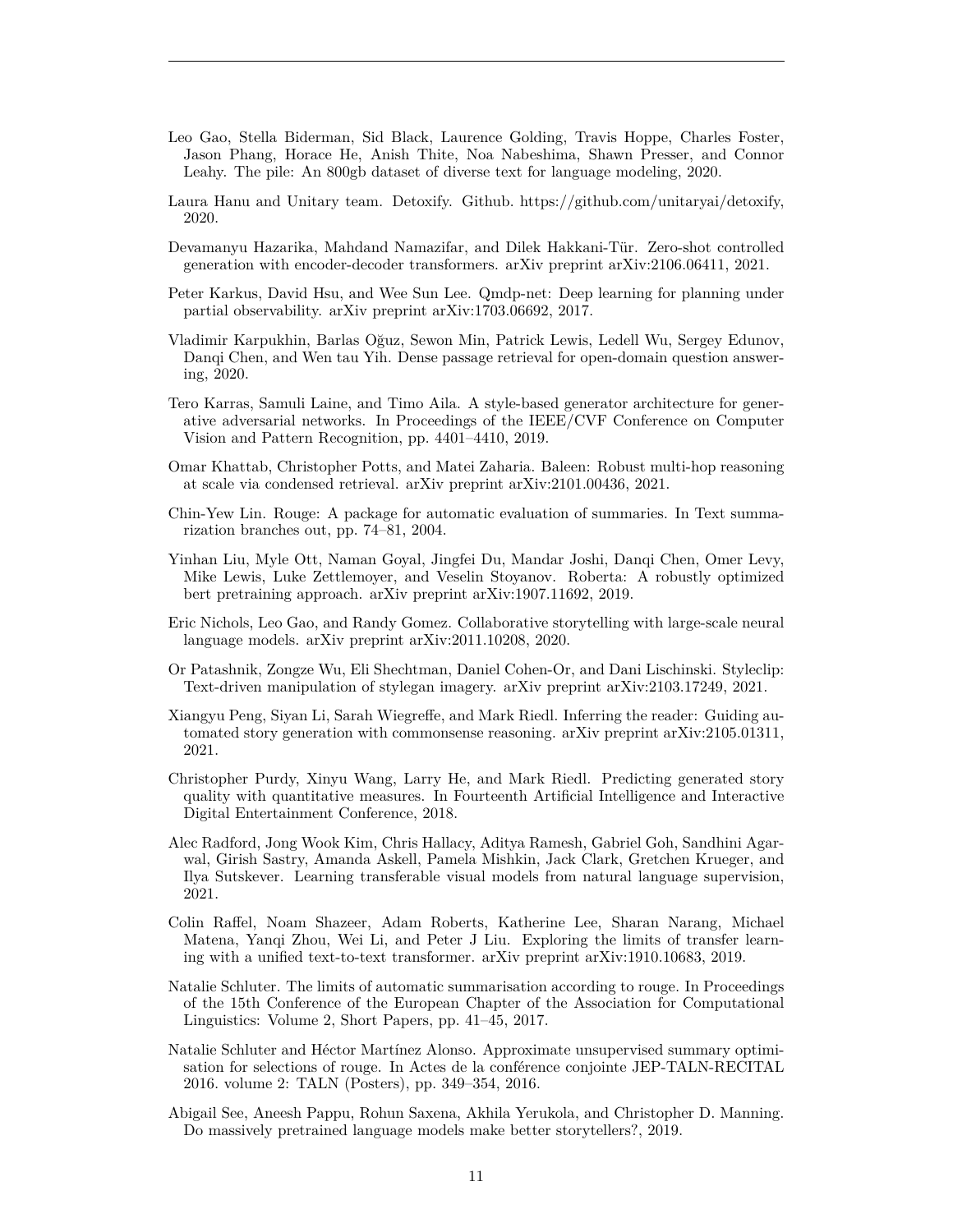- <span id="page-11-3"></span>David Silver, Aja Huang, Christopher J. Maddison, Arthur Guez, Laurent Sifre, George van den Driessche, Julian Schrittwieser, Ioannis Antonoglou, Veda Panneershelvam, Marc Lanctot, Sander Dieleman, Dominik Grewe, John Nham, Nal Kalchbrenner, Ilya Sutskever, Timothy Lillicrap, Madeleine Leach, Koray Kavukcuoglu, Thore Graepel, and Demis Hassabis. Mastering the game of go with deep neural networks and tree search. Nature, 529:484–503, 2016. URL [http://www.nature.com/nature/journal/v529/n7587/](http://www.nature.com/nature/journal/v529/n7587/full/nature16961.html) [full/nature16961.html.](http://www.nature.com/nature/journal/v529/n7587/full/nature16961.html)
- <span id="page-11-2"></span>David Silver, Thomas Hubert, Julian Schrittwieser, Ioannis Antonoglou, Matthew Lai, Arthur Guez, Marc Lanctot, Laurent Sifre, Dharshan Kumaran, Thore Graepel, et al. A general reinforcement learning algorithm that masters chess, shogi, and go through self-play. Science, 362(6419):1140–1144, 2018.
- <span id="page-11-4"></span>Alex Tamkin, Miles Brundage, Jack Clark, and Deep Ganguli. Understanding the capabilities, limitations, and societal impact of large language models. arXiv preprint arXiv:2102.02503, 2021.
- <span id="page-11-6"></span>Erik F. Tjong Kim Sang and Fien De Meulder. Introduction to the CoNLL-2003 shared task: Language-independent named entity recognition. In Proceedings of the Seventh Conference on Natural Language Learning at HLT-NAACL 2003, pp. 142–147, 2003. URL [https://www.aclweb.org/anthology/W03-0419.](https://www.aclweb.org/anthology/W03-0419)
- <span id="page-11-8"></span>Ben Wang and Aran Komatsuzaki. GPT-J-6B: A 6 Billion Parameter Autoregressive Language Model. [https://github.com/kingoflolz/mesh-transformer-jax,](https://github.com/kingoflolz/mesh-transformer-jax) May 2021.
- <span id="page-11-0"></span>Peng Xu, Mostofaand Patwary, Mohammad Shoeybi, Raul Puri, Pascale Fung, Anima Anandkumar, and Bryan Catanzaro. Megatron-cntrl: Controllable story generation with external knowledge using large-scale language models. arXiv preprint arXiv:2010.00840, 2020.
- <span id="page-11-1"></span>Lili Yao, Nanyun Peng, Ralph Weischedel, Kevin Knight, Dongyan Zhao, and Rui Yan. Plan-and-write: Towards better automatic storytelling. In Proceedings of the AAAI Conference on Artificial Intelligence, volume 33, pp. 7378–7385, 2019.
- <span id="page-11-7"></span>Jingqing Zhang, Yao Zhao, Mohammad Saleh, and Peter Liu. Pegasus: Pre-training with extracted gap-sentences for abstractive summarization. In International Conference on Machine Learning, pp. 11328–11339. PMLR, 2020.
- <span id="page-11-5"></span>Yukun Zhu, Ryan Kiros, Rich Zemel, Ruslan Salakhutdinov, Raquel Urtasun, Antonio Torralba, and Sanja Fidler. Aligning books and movies: Towards story-like visual explanations by watching movies and reading books. In The IEEE International Conference on Computer Vision (ICCV), December 2015.

# A Author Contributions

Shahbuland Matiana: Implemented and trained CARP, and worked on scaling.

JR Smith: Created and cleaned the dataset.

Ryan Teehan: Conducted data cleaning and obfuscation.

Louis Castricato: Conducted evaluation, designed prompt engineering, and oversaw the project.

Stella Biderman: Advised the design and analysis of the experiments, negotiated the use of the data, and led the writing of the paper.

Leo Gao: Trained the GPT-J baseline models.

Spencer Frazier: Editor, ethical oversight and assistance with dataset origination.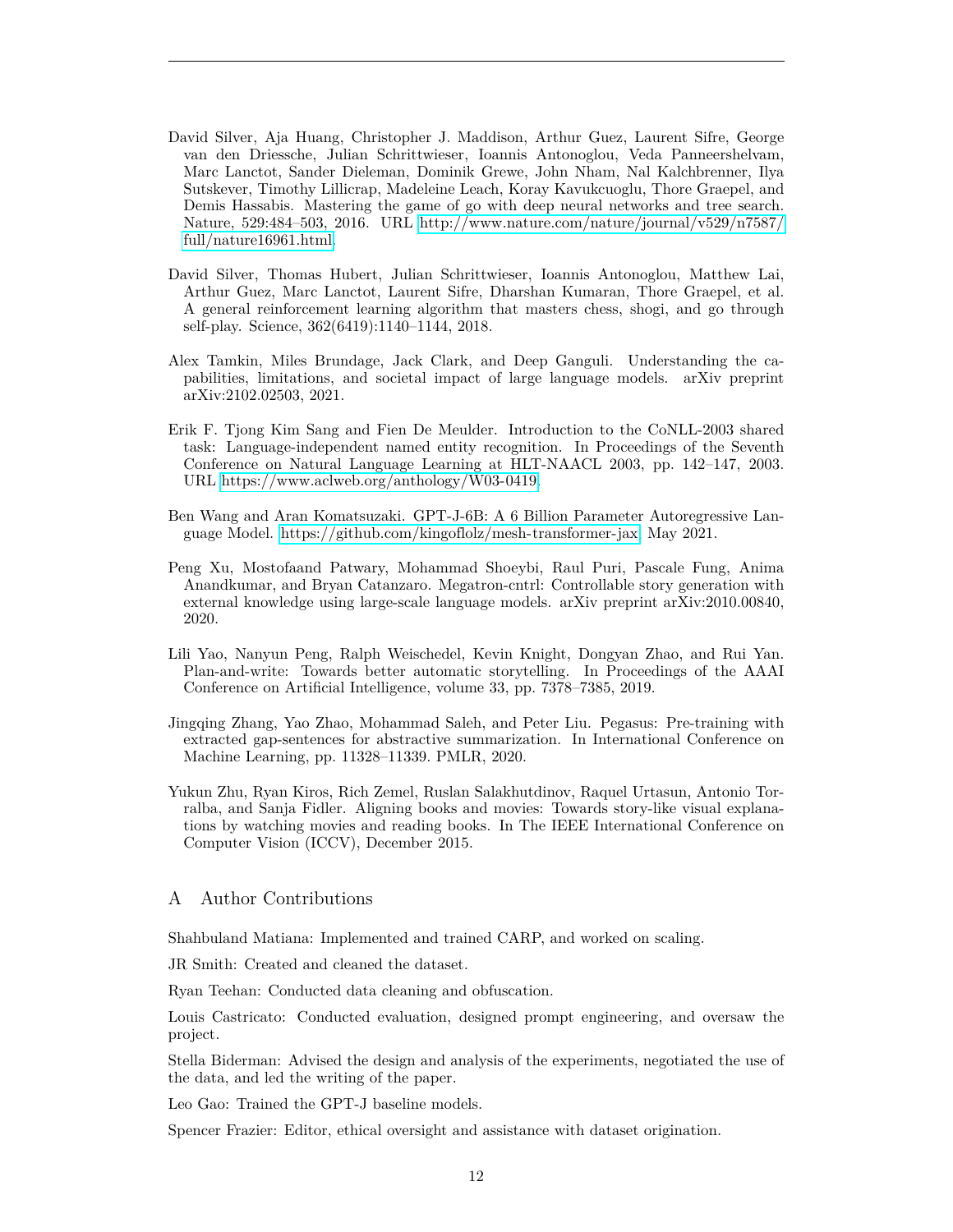# B CARP Prompting

A major benefit of prompt engineering is that you can rapidly iterate over prompts without needing to curate new datasets or train new models. We found several ways of using prompt engineering on CARP to create zero shot classifiers.

Firstly, using emojis or emoticons allows you to build a sentiment classifier. A common occurrence within the dataset is the use of smiley faces within a review to signify that the editor liked the passage. Hence positive sentimental reviews act as a classification to signify that there are no major issues with the passage.

Secondly, editors often begin their critique with "..." or a quote, signified in our dataset as a "[quote]" token, when they wish to specify a syntactical flaw within the passage. Hence these act as a proxy for wording or grammatical errors.

Lastly, the critique "Show, don't tell" acts as a good classifier for determining if a passage contains enough action. The issue, however, is that "Show, don't tell" often requires some form of global information. It should be used sparingly.

# C Baseline Model Prompting

Below are the prompts utilized on the GPT-J-6B prompt engineered baseline. We utilized both an open-ended prompt and a multiple choice prompt.

# C.1 Sequence-to-Sequence Prompting

The following prompt was used for "Prompt" in the baselines:

Below is a set of stories and their critiques: Passage: It was raining outside, so John got an umbrella out of the closet. He was off for an adventure. Critique: Why does John want to go on an adventure, the transition is rather odd. Passage: Jane wanted to go to the store to get cookies. She loved oatmeal cookies. Critique: Show, don't tell! Passage: \$STORY Critique: \$CRITIQUE

# <span id="page-12-0"></span>C.2 Multiple-Choice Prompting

The following prompt was used for "Prompt (MC)" in the baselines. To improve readability, we replace newline characters with actual line-breaks.

You will be asked to read 4 stories and answer a set of questions about how you would classify the story. This first story is an example.

Story: The rain was falling to the ground. John took his umbrella off of the coat rack and walked out to a new adventure. Choices: A) This kind of drags on. B) This is a bit too short.

- C) This is too cheery.
- D) This is really depressing.
- E) This is really exciting.
- F) This is boring.
- G) This ending leaves things too open.
- H) This ending feels abrupt.
- I) Could use more visual imagery.

Answer: B)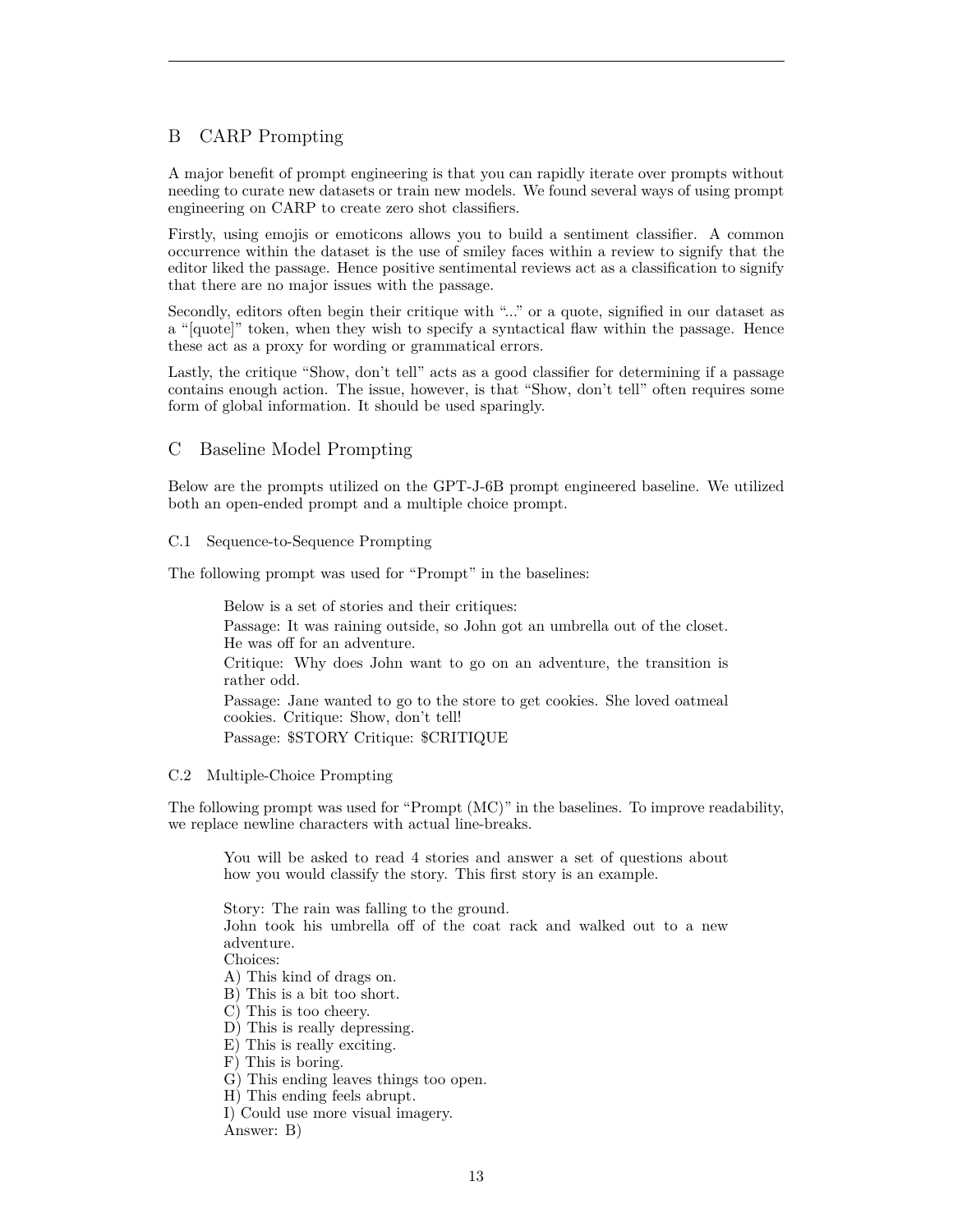Question 1: Story: Jane wanted to go to the store to get cookies. She loved oatmeal cookies.

Choices:

A) This kind of drags on.

B) This is a bit too short.

C) This is too cheery.

D) This is really depressing.

E) This is really exciting.

- F) This is boring.
- G) This ending leaves things too open.

H) This ending feels abrupt.

I) Could use more visual imagery.

Answer: F)

Question 2: Story: \$STORY Choices:

A) This kind of drags on.

- B) This is a bit too short.
- C) This is too cheery.
- 

D) This is really depressing. E) This is really exciting.

F) This is boring.

G) This ending leaves things too open.

H) This ending feels abrupt.

I) Could use more visual imagery.

Answer:

# <span id="page-13-0"></span>D Sequence-to-Sequence Generated Critiques

Below is an example of generated prompts using a seq2seq model finetuned on the Story-Critique dataset as described in earlier sections. We utilized top-p/top-k sampling (with hyper parameters of  $k=50$  and  $p=0.9$ ).